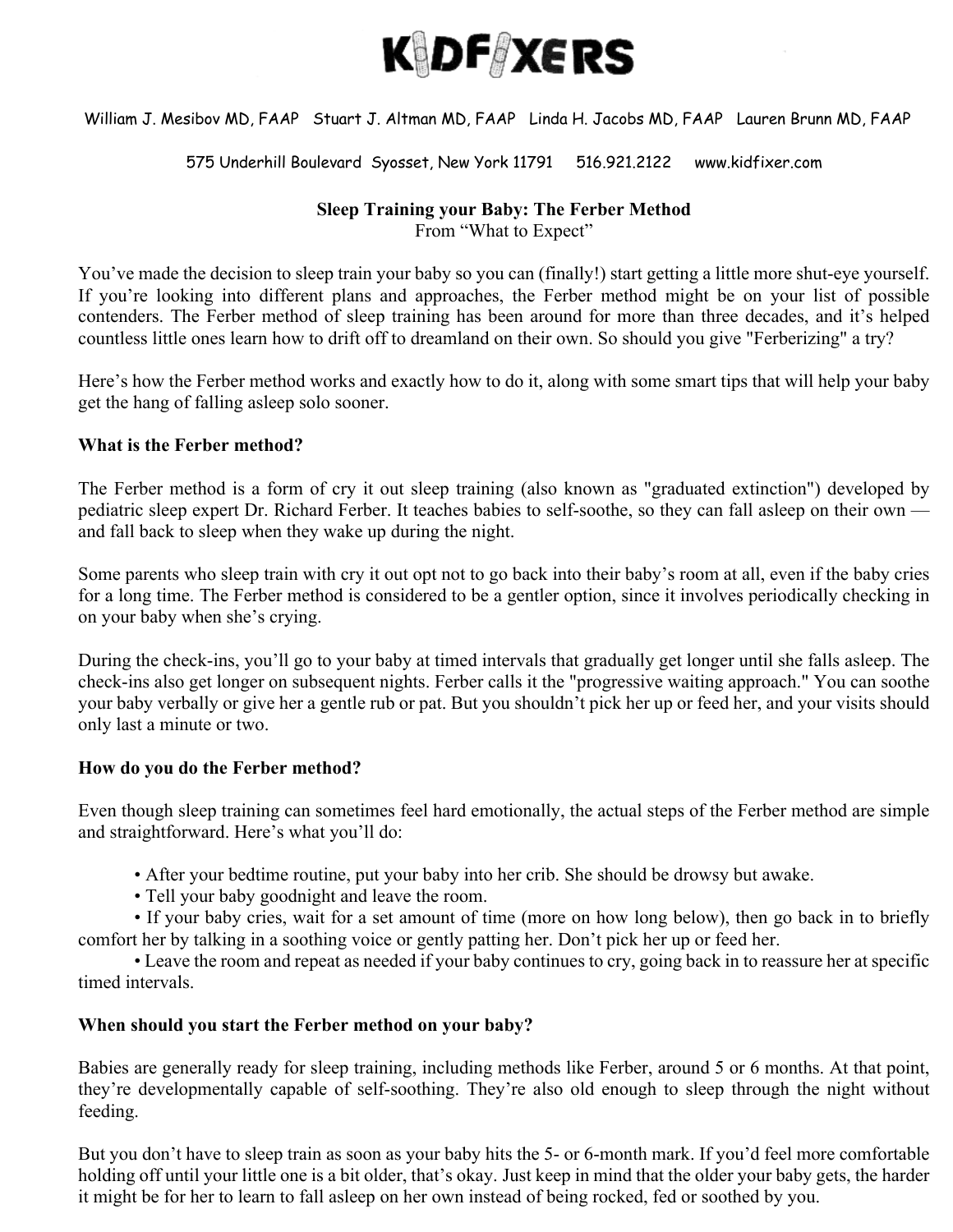### **Ferber method chart**

The Ferber method is considered a gentler form of cry it out sleep training, since it lets you check in on your baby at timed intervals to comfort her (with soft words and touches) when she's crying.

In his book Solve Your Child's Sleep Problems (which parents trying this method might want to borrow or buy), Ferber recommends doing check-ins at the following times:

Day 1 First check-in after: 3 minutes Second check-in after: 5 minutes Third check-in after: 10 minutes Subsequent check-in after: 10 minutes

Day 2 First check-in after: 5 minutes Second check-in after: 10 minutes Third check-in after: 12 minutes Subsequent check-in after: 12 minutes

Day 3 First check-in after: 10 minutes Second check-in after: 12 minutes Third check-in after: 15 minutes Subsequent check-in after: 15 minutes

Day 4 First check-in after: 12 minutes Second check-in after: 15 minutes Third check-in after: 17 minutes Subsequent check-in after: 17 minutes

Day 5 First check-in after: 15 minutes Second check-in after: 17 minutes Third check-in after: 20 minutes Subsequent check-in after: 20 minutes

Day 6 First check-in after: 17 minutes Second check-in after: 20 minutes Third check-in after: 25 minutes Subsequent check-in after: 25 minutes

Day 7 First check-in after: 20 minutes Second check-in after: 25 minutes Third check-in after: 30 minutes Subsequent check-in after: 30 minutes

Do you have to follow these times exactly in order for the training to work? Having predetermined check-in times can help ensure that you're consistent and gradually encourage your baby to do more of the work of soothing herself.